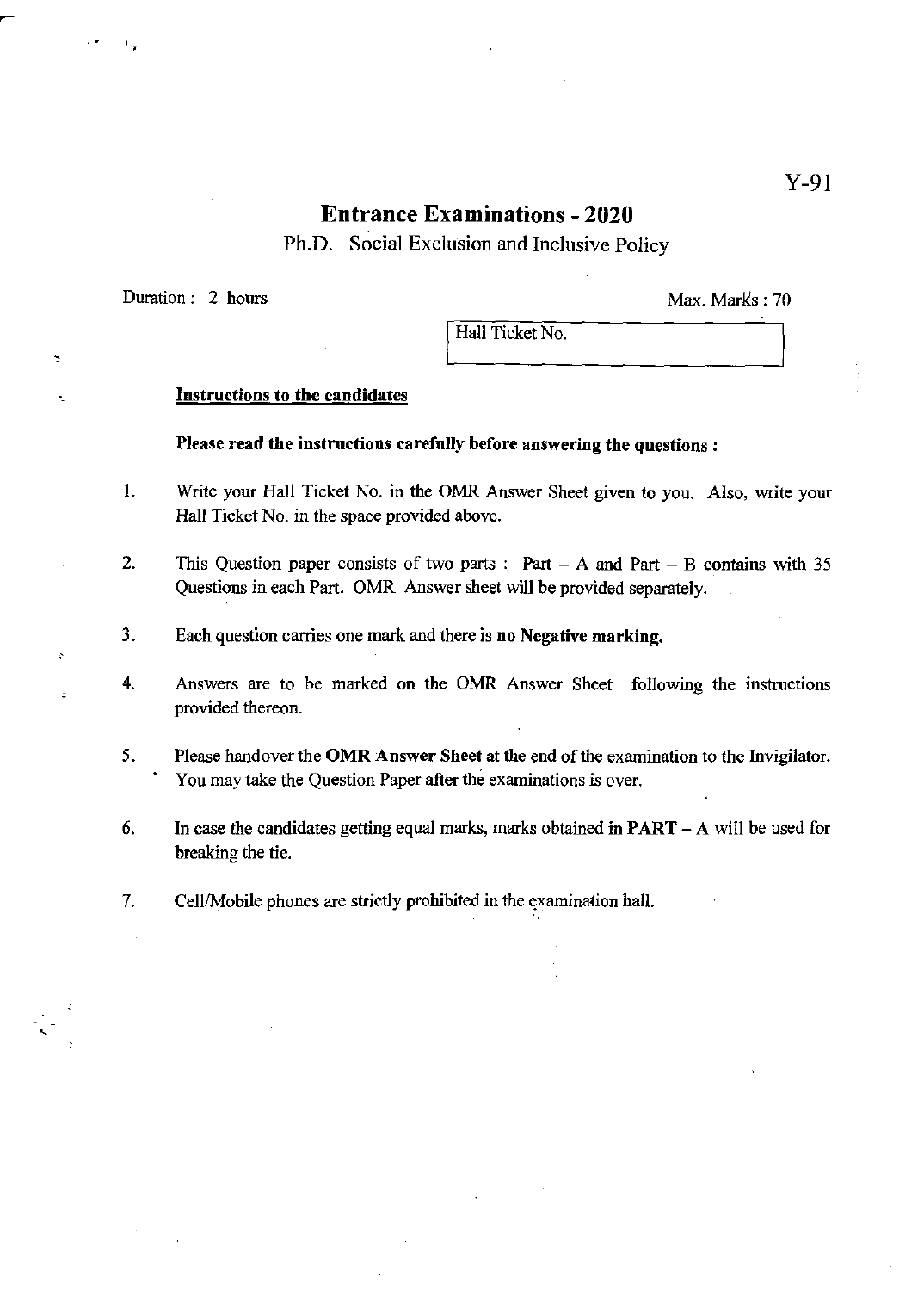# Part  $-A$

## Research Methodology

## 1. Which of the following is an ontological question?

- A) Should I use questionnaires or interviews in my project?
- B) What can (and should) be considered acceptable forms of knowledge?
- C) How long is it since I last visited the dentist?
- D) Do social entities have an objective reality, external to social actors?

### 2. What does an empiricist believe?

- A) We should not apply natural science methods to social science research
- B) It is the sociologist's aim to understand the meaning of social action
- C) Knowledge, in the form of 'facts', should be gained through sensory experience
- D) Research conducted within the British empire was biased and unreliable

### 3. What is the epistemological position held by a positivist?

- A) There is no substitute for an in-depth, hermeneutic understanding of society
- B) Scientific research should be based on value-free, empirical observations
- C) Events and discourses in the social world prevent us from having direct knowledge of the natural order
- D) It is important to remain optimistic about our research, even when things go wrong

### 4.The interpretivist view of the social sciences is that:

- A) Their subject matter is fundamentally different to that of the natural sciences
- B) We should aim to achieve the interpretive understanding of social action
- C) It is important to study the way people make sense of their everyday worlds
- D) All of the above

### S.Formulation of hypothesis may not be necessary in

- A) Survey studies
- B) Fact finding (historical) studies
- C) Experimental studies
- D) Normative studies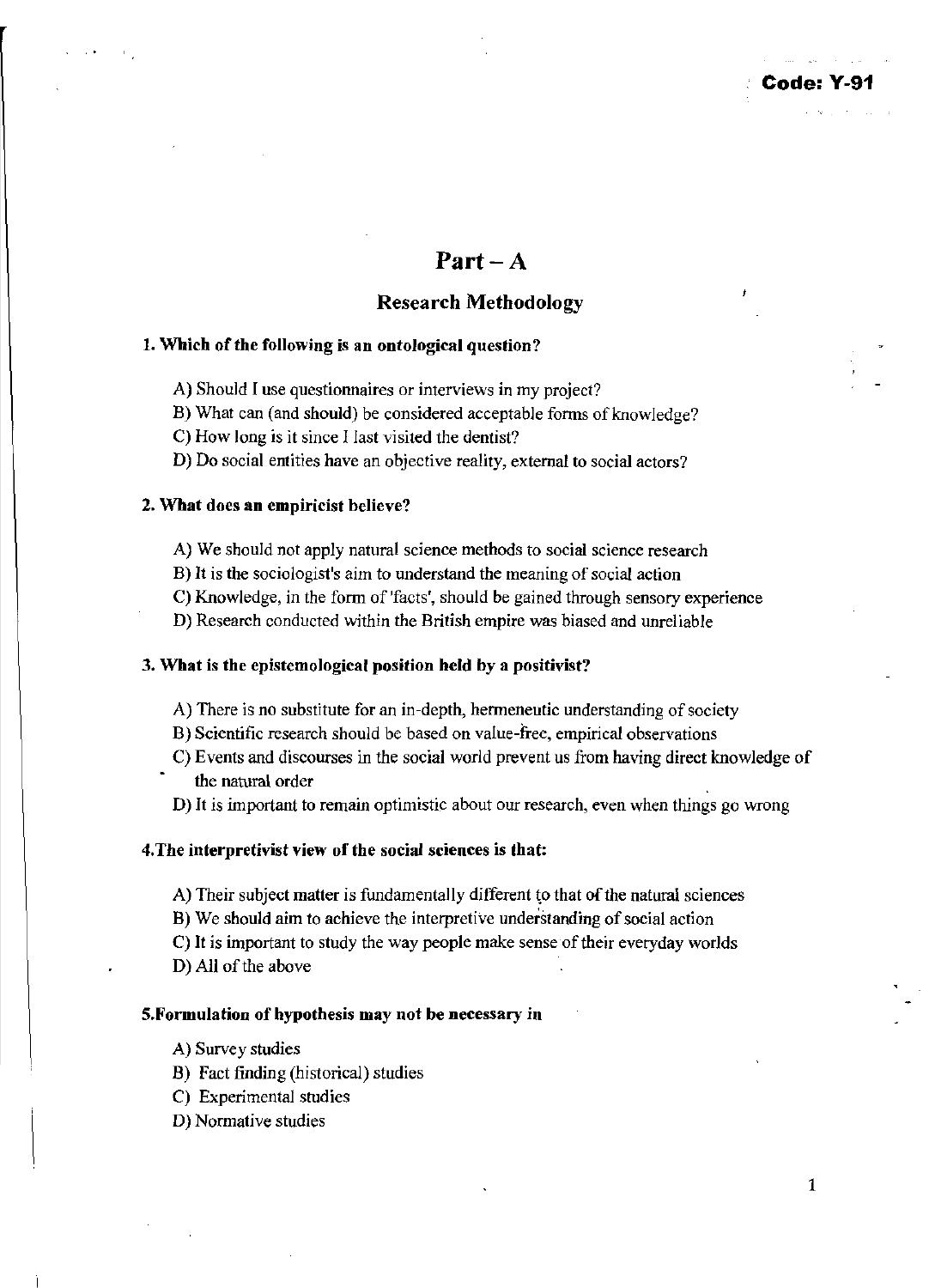## 6.Identify the important element a teacher has to take cognizance of while addressing students in a classroom.

- A) Avoidance of proximity
- B) Voice modulation
- C) Repetitive pause
- D) Fixed posture

### 7.What is a research design?

- A) A way of conducting research that is not grounded in theory
- B) The choice between using qualitative or quantitative methods
- C) The style in which you present your research findings, e.g. a graph
- D) A framework for every stage of the collection and analysis of data

### 8.Which of the following is a problem associated with survey research?

- A) The problem of objectivity
- B) The problem of "going native"
- C) The problem of omission
- D) The problem of robustness

#### 9.1n an experimental design, the dependent variable is:

- A) The one that is not manipulated and in which any changes are observed
- B) The one that *is* manipUlated in order to observe any effects on the other
- C) A measure of the extent to which personal values affect research
- D) An ambiguous concept whose meaning depends on how it is defined

### 10. What is a cross-sectional design?

- A) A study of one particular section of society, e.g. the middle classes
- B) One that is devised when the researcher is in a bad mood
- C) The collection of data from more than one case at one moment in time
- D) A comparison of two or more variables over a lohg period of time

### 1l.Arrange the following teaching process in order

- (i) relating the present knowledge with the previous knowledge
- (ii) evaluation (iii) reteaching

(iv) fonnulating objectives (v) presentation of materials

- A)  $(i), (ii), (iii), (iv)$ B)  $(ii),(i)$   $(iii), (iv), (v)$
- C)  $(v), (iv), (iii), (i), (ii)$ D)  $(iv), (i), (v), (ii), (iii)$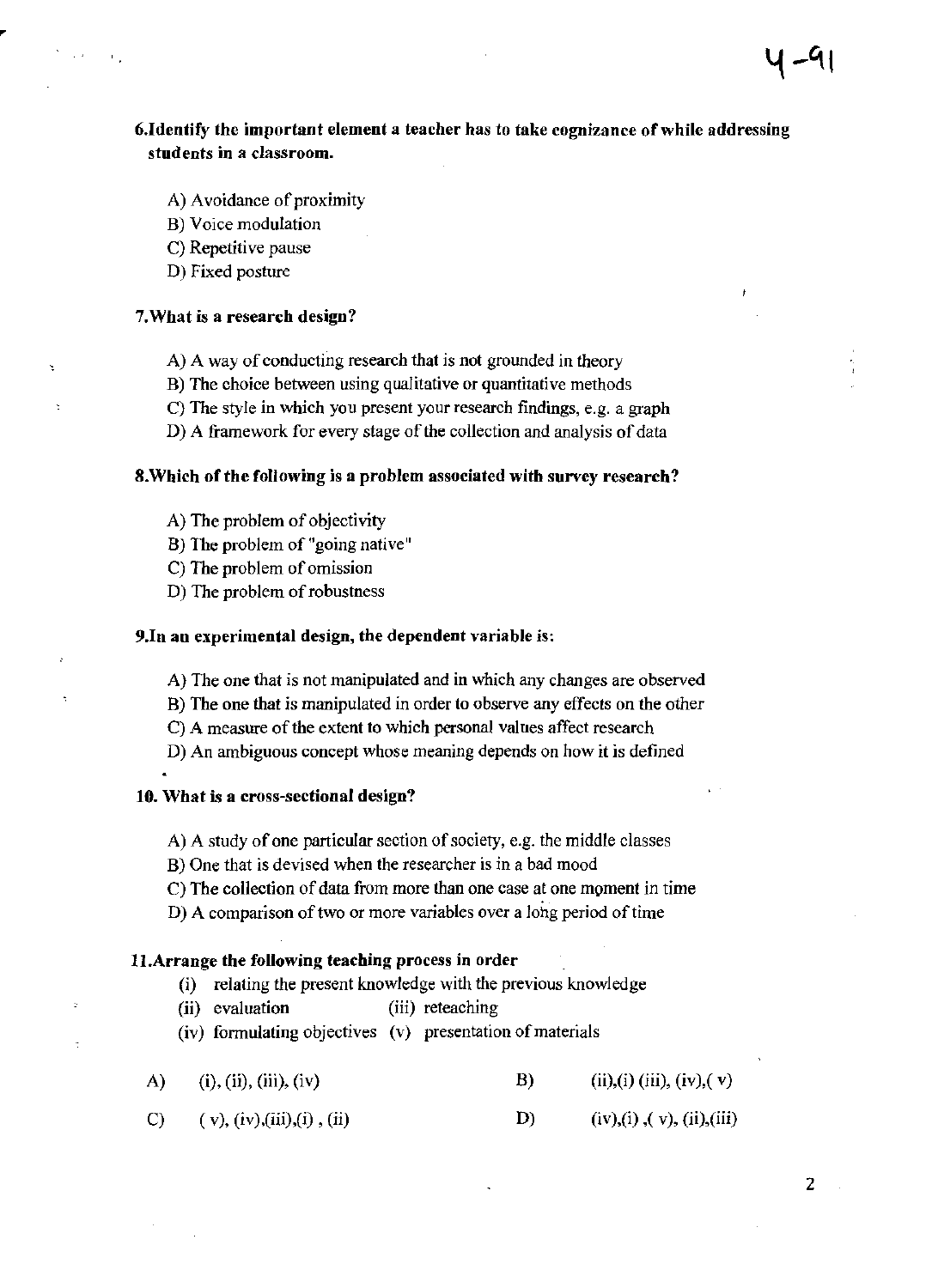## J2.The qualitative research strategy places a value on:

- A) Using numbers, measurements and statistical techniques
- B) Generating theories through inductive research about social meanings
- $C$ ) Conducting research that is of a very high quality
- D) All of the above

### 13. What is Bibliometry?

- A) Function of Library Network
- B) Information Management Service
- C) Information Management Tool
- D) Library Service

## 14. A sampling frame is:

- A) A summary of the various stages involved in designing a survey
- B) An outline view of all the main clusters of units in a sample
- C) A list of all the units in the population from which a sample will be selected

D) A wooden frame used to display tables of random numbers

### 15. A simple random sample is one in which:

- A) From a random starting point, every nth unit from the sampling frame is selected
- B) A non-probability strategy is used, making the results difficult to generalize
- C) The researcher has a certain quota of respondents to fill for various social groups
- D) Every unit of the population has an equal chance of being selected

### 16. Snowball sampling can help the researcher to:

A) Access deviant or hidden populations

- B) Theorise inductively in a qualitative study
- C) Overcome the problem of not having an accessible sampling frame
- D) All of the above

### 17. Closed ended questions are those that:

- A) Have a fixed range of possible answers
- B) Prevent respondents from allocating themselves to a category
- C) Encourage detailed, elaborate responses
- D) Relate to the basic demographic characteristics of respondents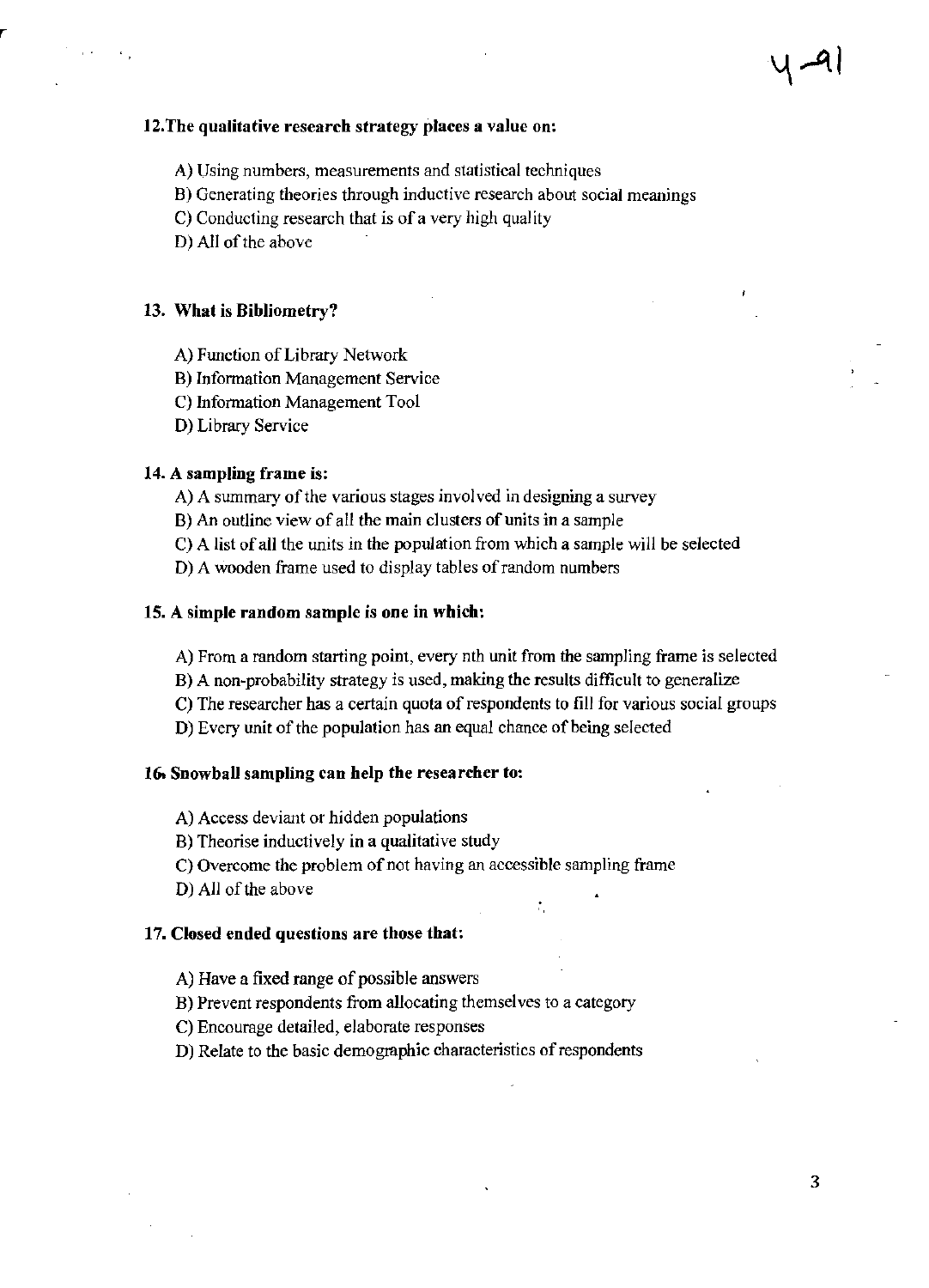### 18. Which are the main ingredients of a Dissertation?

- A) Research plan, research data, analysis and bibliography
- B) Introduction, literature review, research methods, results, discussion and conclusion
- C) Executive summary, literature review, data collected, conclusion, bibliography
- D) Data collection, data analysis, conclusion and suggestions

#### 19.What is meant by the term "grounded theory"'!

- A) Theories should be tested by rigorous scientific experiments
- B) As a social researcher, it is important to keep your feet on the ground
- C) Theories should be grounded in political values and biases
- D) Theoretical ideas and concepts should emerge from the data

#### 20.Why has qualitative research been seen to have an affinity with feminism?

- A) It allows women's voices to be heard, rather than objectifying and exploiting them
- B) It has always been carried out by female sociologists
- C) It allows the researcher to control variables and suppress women's voices
- D) It claims to be value free and non-political

#### 21. Technological Gatekeeper is :

- A) A formal method of giving current awareness service
- B) A method of technology assessment and evaluation
- C) A process of transfer of technology
- D) An informal mechanism of keeping user informed of relevant development

## 22. The per capital income of India from 1950 to 1990 is four times. This study is

- A) Social
- B) Factorial
- C) Horizontal
- D) Longitudinal

## . 23.Nine years old children are taller than 7 years old 'ones. It is an example of

- A) Vertical studies
- B) Cross-sectional studies
- C) Experimental studies
- D) Case studies

#### 24.Attributes of objects, events or things which can be measured are called

- A) Data B) Objects
	-
- C) Variables D) None of the above

 $, 9)$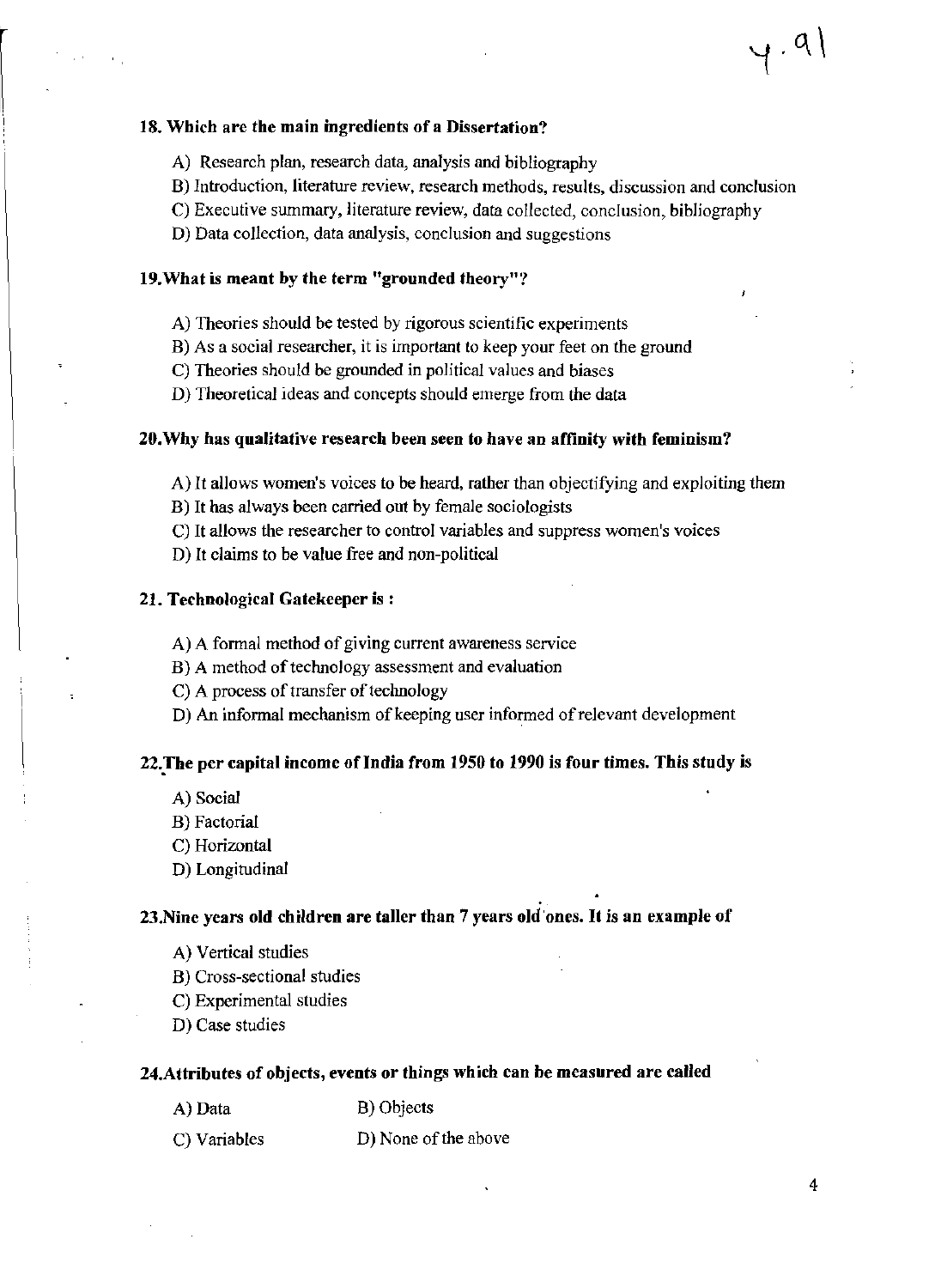## 2S.1f a researcher is studying the effect of using laptops in his classroom to ascertain their merit and worth, he is likely conducting which type of research?

A) Basic

 $\epsilon_{\rm in}$ 

- B) Applied
- C) Experimental
- D) Evaluation

## 26. The quality of a research to produce almost identical results in successive repeated trials reflects its

 $\mathcal{V}^{\mathcal{C}}_{\mathcal{C}}$ 

- A) Reliability
- B) Validity
- C) Accuracy
- D) All the above

## 27. Survey study aims at: (Choose the correct answer from the following)

(i) knowing facts about the existing situation

- (ii) comparing the present status with the standard norms
- (iii) criticizing the existing situation
- (iv) identifying the means of improving the existing situation
- A)  $(i)$ ,  $(iii)$  and  $(iii)$
- $B)$  (i) and (ii)
- C)  $(i)$ ,  $(ii)$ ,  $(iii)$  and  $(iv)$
- D) (ii) and (iv)

## 28. Preliminary data collection is a part of the

A) Descriptive research

- B) Exploratory research
- C) Applied research
- D) Explanatory research

#### 29. While writing thesis, hypothesis may not be essential in

- A) Fact finding (historical) studies
- B) Feminist studies
- C) Survey studies
- D) Case control studies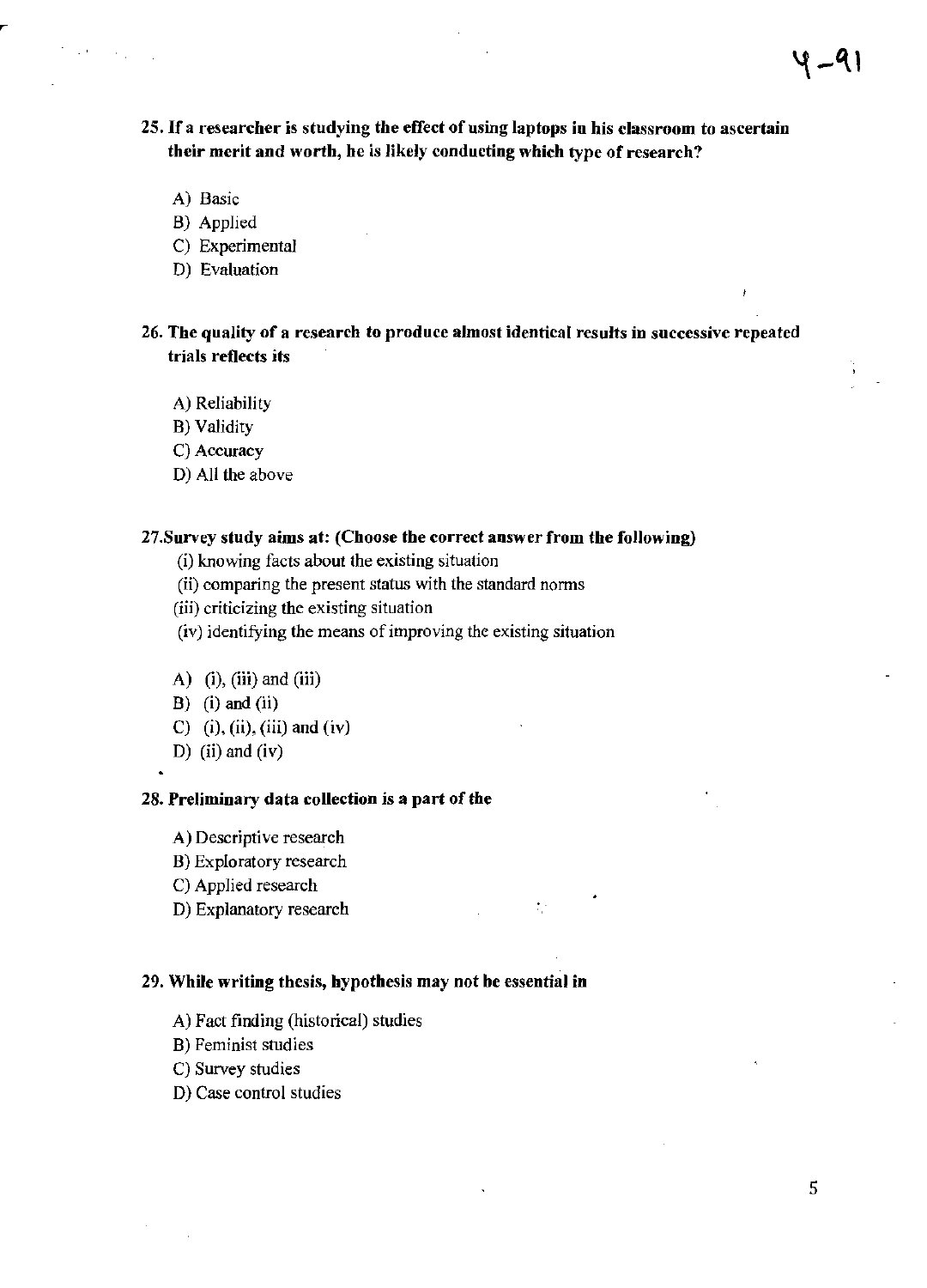## 30. If you plan to study the future of the regional political parties in India, which research tool is the most appropriate one7

- A) Questionnaire
- B) Interview Schedule
- C) Applied research
- D) Rating scale

## 31. (i) Statistical laws are not exact and (ii) statistics reveals the entire story. Choose the correct one from the following:

- A) Both the statements are correct
- B) Only the first statement is correct
- C) Only the second statement is correct
- D) Both the statements are wrong

#### 32. Which of the following is not the data collection method?

- A) Unstructured interviewing
- B) Postal survey questionnaires
- C) Research questions
- D) Participant observation

## 33.A set of systematically interrelated concepts, definitions and propositions that are advanced to explain and predict phenomena is known as

- A) Theory
- B) Model
- C) Research
	- D) None of the above

#### 34. What are the important qualities of a good hypothesis?

- A) Exploratory and deductive
- B) Deduction and induction
- C) Dejection and injection
- D) None of the above

## 35. Which of the following type of research design is conducted to detect weaknesses in research instrument's design

 $\mathcal{L}^{\perp}$ 

- A) Pilot study
- B) Interviews
- C) Focus Group Discussion
- D) Participant Observation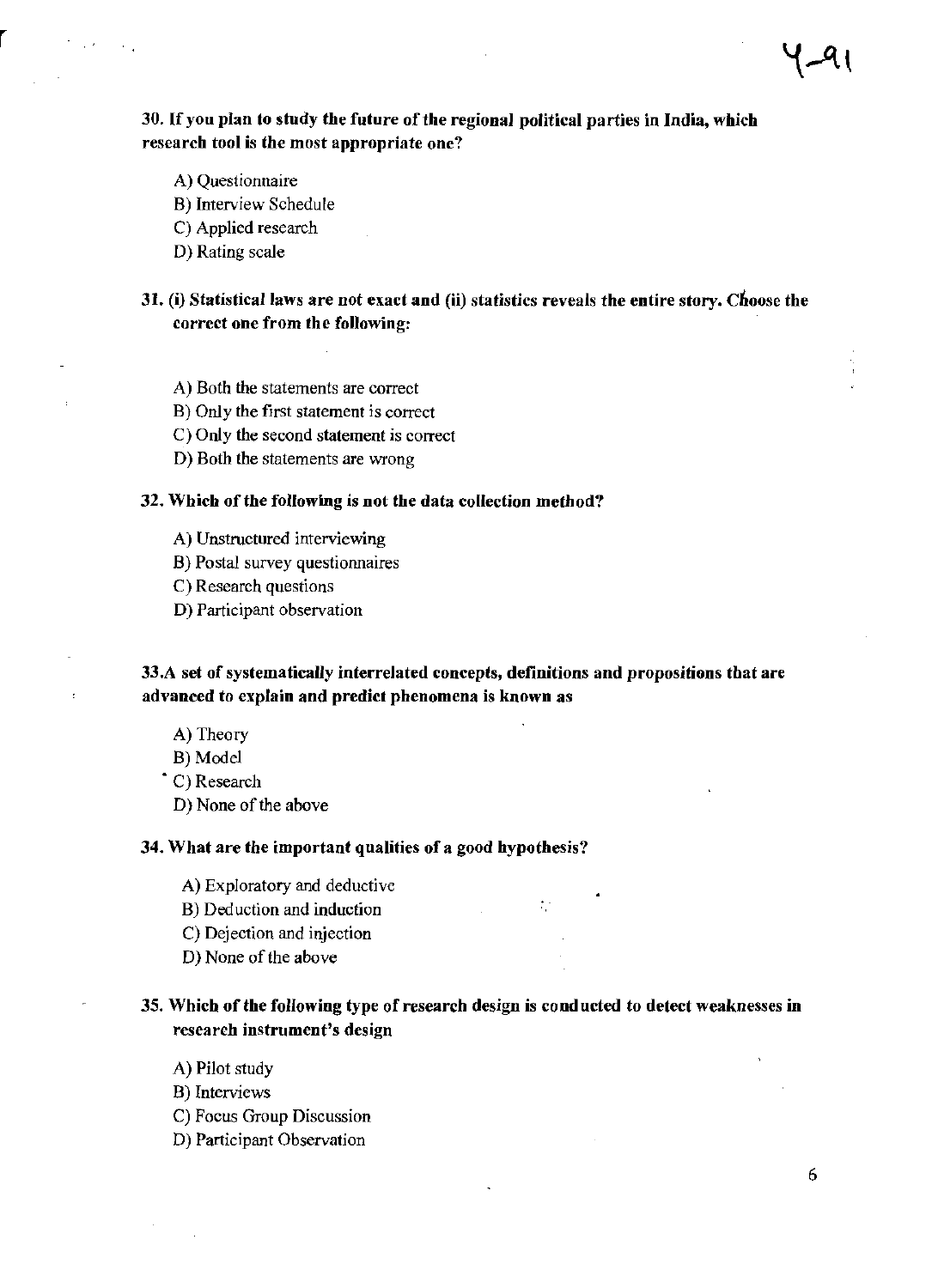### PART-B

## 36. "Asian Drama" by Gunnar Karl Mydral is a book on which of the following subjects?

- A) Theatre Movements in Asia
- B) Economics
- C) International Politics
- D) Look East Policy of India

#### 37. Which of the following pars are NOT correctly matched?

- A) The Idea of Justice Amartya sen
- B) My country My Life L.K.Advani
- C) One Life is Not Enough Natwar Singh
- D) India at Risk Arun Shourie

### 38. The book 'Classes Citizenship and Inequality' written by

- A) Kancha Ilaiah
- B) T.K.Oommen
- C) Sukhadeo Thorat
- D) Hillary Silver

## 39. Removing barriers or restrictions set by *the* government between countries is called:

- A) Liberalization
- B) Investment
- C) Favorable trade
- D) Free trade

#### 40. One major government initiative to attract foreign companies to invest in India is:

- A) To raise the standard of education
- B) To promote unemployment in the public sector
- C) To build special economic zones
- D) Both (a) and (c)

#### 41. Globalisation has posed major challenges for:

- A) Big producers
- B) Small producers
- C) Rural poor
- D) Slum Dwellers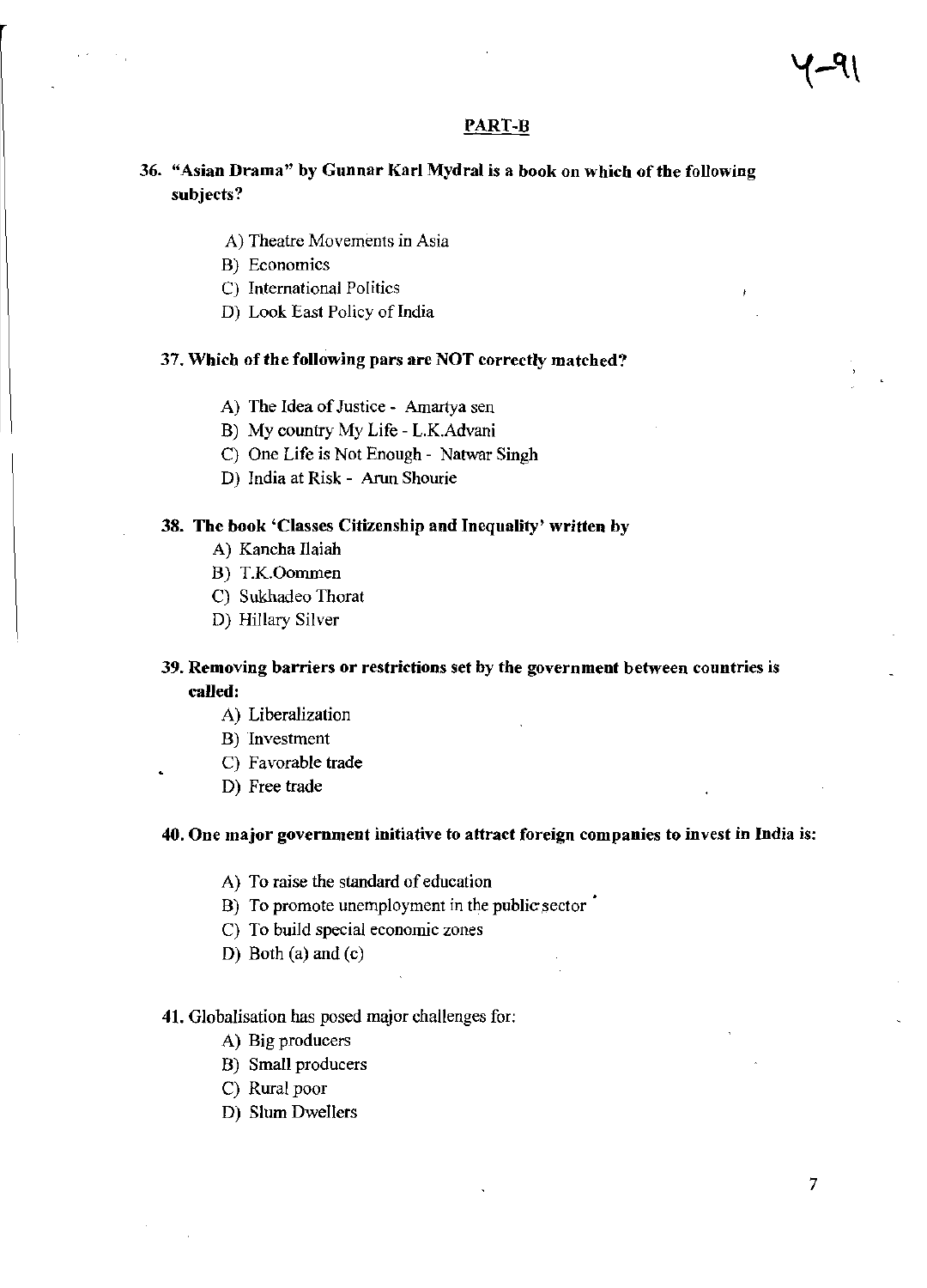**42.** What did the 'Pradhan Mantri Grameen Sadak Yojana' put into action?

- A) Villages were linked to cities
- B) Districts linked to cities
- C) Every village linked to a major town
- D) Villages were linked with each other

**43.** What is considered as the economic barometer for a country?

- A) Poverty levels
- B) International trade
- C) Economic growth
- D) Population
- **44.** As per the successive fonnation of Intemational Organizations, which order among the following is correct?
	- 1. League of Nations 1919
	- II. United Nations Organisation 1945
	- III. World Bank 1944
	- IV. World Trade Organisation 1995
	- V. Asian Development Bank 1966
	- VI. NATO 1949
	- A) I, III, II, VI, V, IV
	- B) II, I, V, IV, Ill, VI
	- C) V, II, VI, Ill, IV, I
	- D) III, I, II, V, VI, IV
- **45.** As over 70 per cent of Indians were engaged in agriculture throughout the British Raj period, the impact on that sector was more important on living standards than anything else.
	- 1. British policies involved sharply raising rural taxes that enabled merchants and moneylenders to become large landowners.<br>II. Under the British, India began to import food grains and, as a result, as many
	- as 26 million people died in famines between 1875 and 1900.

Which of the above statements is/are not correct?

- A) I only
- B) II only
- C) Both I and II
- D) Neither I nor II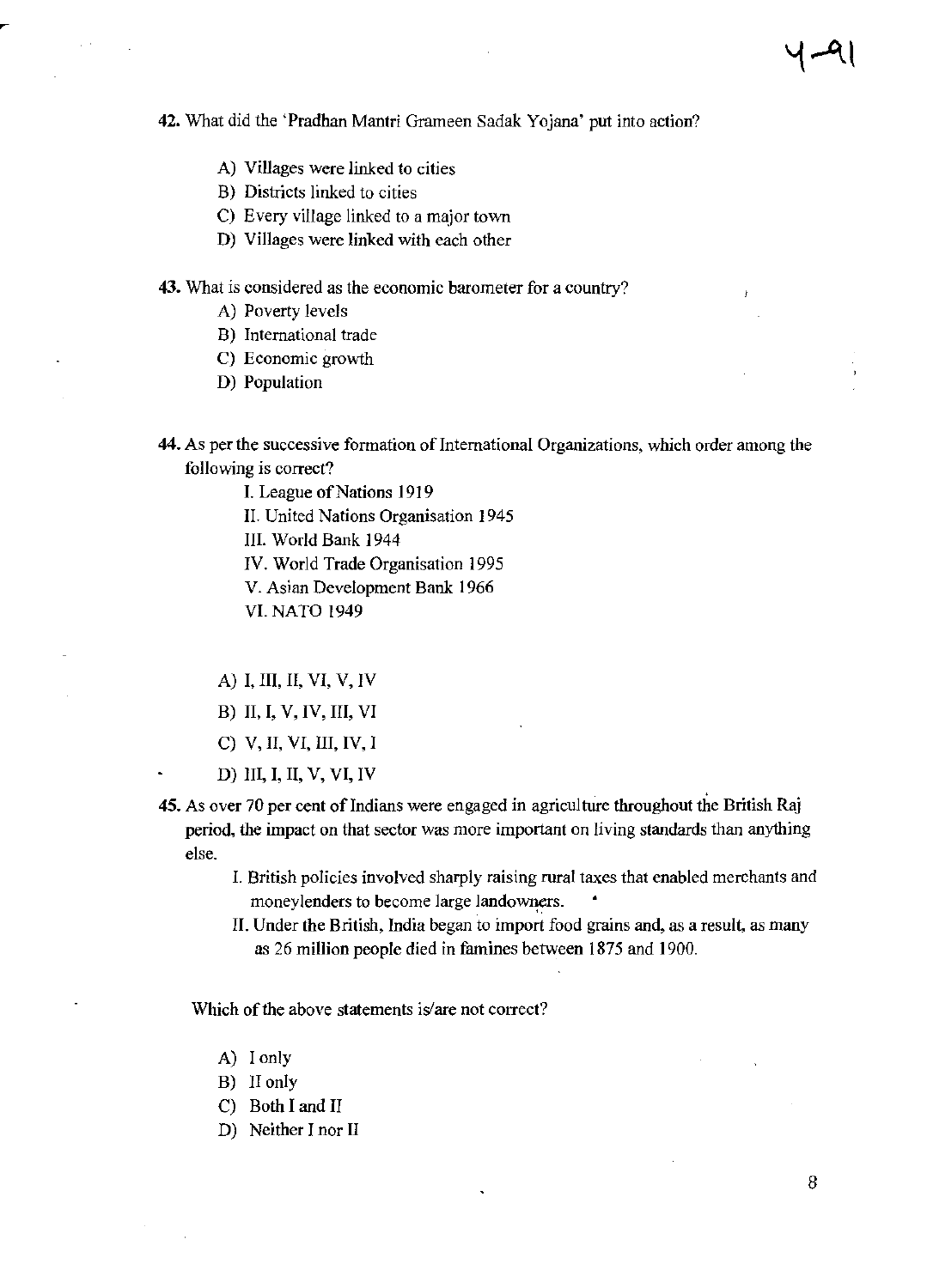#### 46. Consider the below statements:

I. Even today agriculture is the principal means of livelihood and land is the primary asset of rural people.

II. Owning of land does not contribute to material well-being and those who have land do not have any better chance to improve their living conditions.

Which of the above statements is/are correct?

- A) I only
- B) II only
- C) Both I and II
- D) Neither I nor II

## 47. Over the years, the government has been following approacb/es to reduce poverty in India:

- I. Growth oriented development
- II. Specific poverty alleviation programmes
- III. Meeting the minimum needs of the poor.

## Select the correct statements using the codes given below:

- A) I only
- B) II only
- C) I and III only
- D) I, II, and III

## 48. Which of the following is the nodal Ministry to identify BPL families in urban areas?

 $\mathcal{T}_\mathrm{c}$ 

- A) Ministry of Economic Affairs
- B) Ministry of Social Welfare
- C) Ministry of Housing and Poverty Alleviation
- D) Ministry of Urban Development

#### 49. Which of the following programme was launched in the year of 2000'?

- A) National Rural Employment Guarantee Act.
- B) Prime Minister Rozgar Yojana
- C) Swarna Jayanti Gram Swarozgar Yojana
- D) Pradhan Mantri Gramodaya Yojana.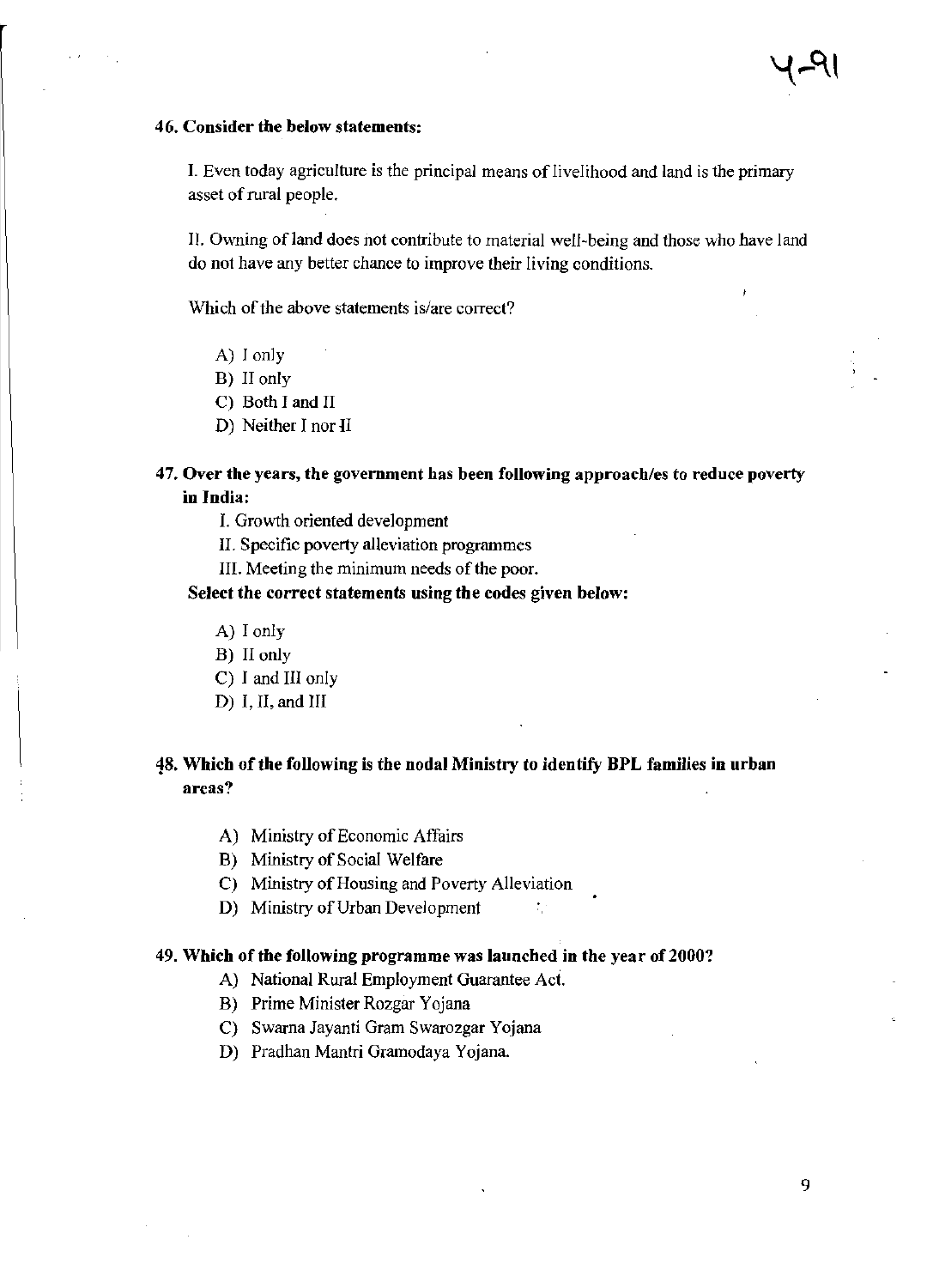## 50. Who conducts the periodical sample survey for estimating the poverty line in India?

### A) National Survey Organisation

- B) National Sample Survey Organisation
- C) National Institute of Rural Development
- D) Department of Information and Technology

# 51. What is the average calories required in rural areas for measuring poverty by

Dr. Nilkanth *Rath* and Prof. V. M. *Dandekar* in 1971 ?

- A) 2400 calories per person per day
- B) 3000 calories per person per day
- C) 2800 calories per person per day
- D) 2100 calories per person per day

### 52. Manual Scavenging in India: A Disgrace to the Country written by

- A) B. N. Srivastava.
- B) Arundhati Roy
- C) Shanta Sinha
- D) Gita Ramaswami

### 53. Capability Approach to poverty was first articulated by

- A) Dr.Y.V.Reddy
- B) Dr.Amartya Sen
- C) Dr. Raghuram Rajan
- D) Dr.C.Rangarajan

54. In which year the UNO held a Convention on the Elimination of All Forms of Discrimination against Women?

A) 1979 B)1985 C)1996 D)1999

## 55. Which of the following is not among the Three Paradigms of Social exclusion as expounded by Hillary Silver?

- A) Solidarity Paradigm
- B) Specialization Paradigm
- C) Group Monopolies
- D) Social Movement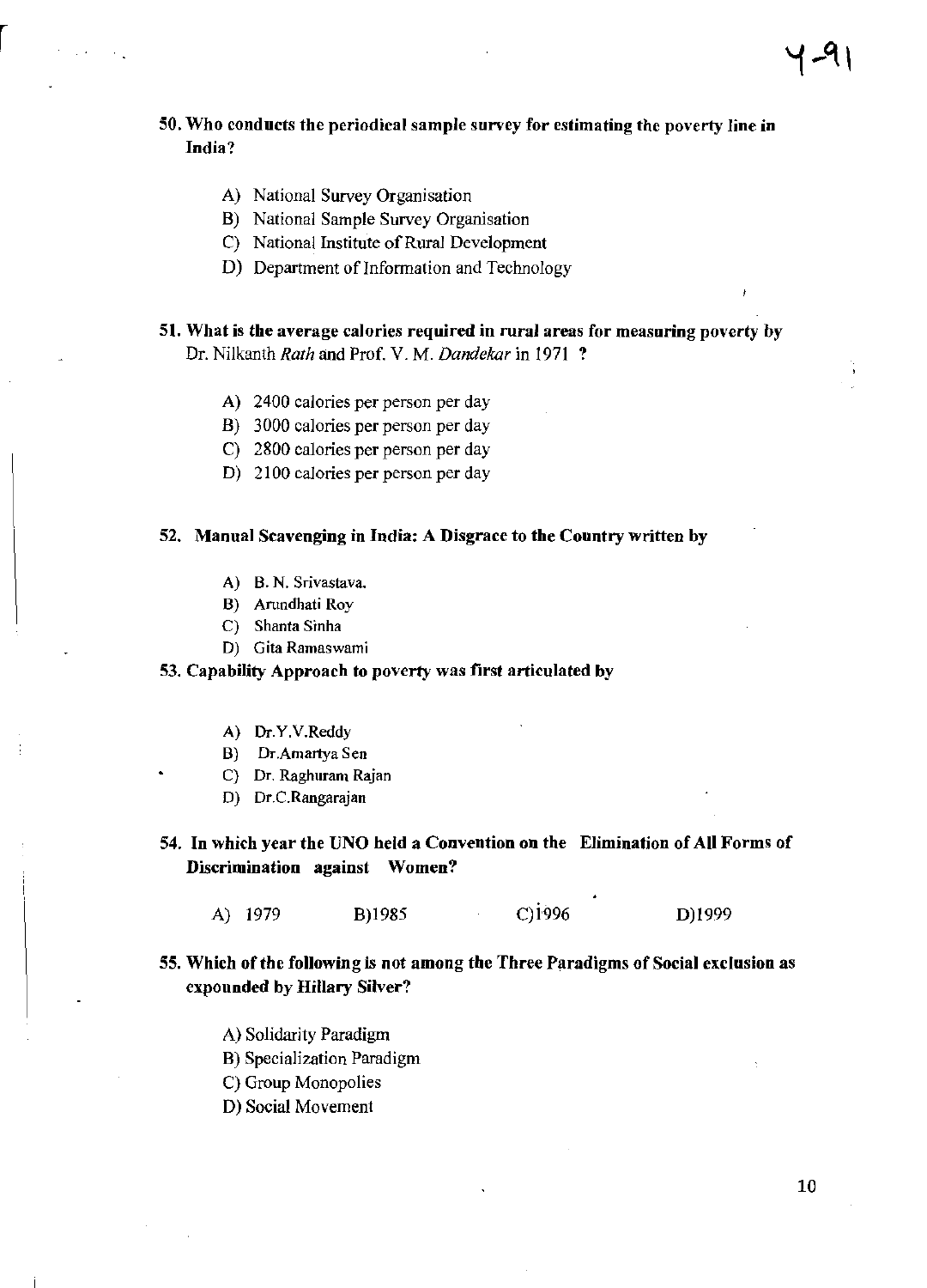## 56. Who authored the essay entitled 'A discourse on the Origin and basis of Inequality among men'?

| A) Karl Marx | B) Hegel | C) Rousseau | D) John Locke |
|--------------|----------|-------------|---------------|
|--------------|----------|-------------|---------------|

## 57. Which of the following thinkers explained four kinds of suicide in the social context?

|  |  | A) Emile Durkheim | B) Max Weber |
|--|--|-------------------|--------------|
|--|--|-------------------|--------------|

 $\sim$   $\sim$ 

C)Auguste Comte D)Herbert Spencer

### 58. Which of the following thinkers was concerned with 'the changing public sphere'?

| A)Anthonney Giddens | B) Jurgen Habermas |  |
|---------------------|--------------------|--|
| C)Michel Foucault   | D) Jacques Derrida |  |

### 59. Who developed the concept of 'Relative Deprivation'?

| A) Stouffer       | B).MSA Rao        |
|-------------------|-------------------|
| C)Rudolf Herberle | D)Horton and Hunt |

## 60. Which of the following Act legally introduced the Affirmative Action in the United States of America?

| A) Civil rights Act 1957 | B) Civil Rights Act of 1964. |
|--------------------------|------------------------------|
| C) Civil Rights Act 1968 | D) None of the above         |

## 61. In which of the following cases the Supreme Court of India up held the Rights and Freedoms of the transgender people?

- A) National Legal Services authority VS Union of India
- B) Bar Council of India vsUnion of India
- C) Lawyers on Records VS Union of India ÷.
- D) None-of the above

## 62. what is the percentage of women members in the present Lok Sabha?

A) 11.58 B) 12.58 C) 14.58 D) 13.58

## 63. Who is the present Chairperson of the National Backward classes commission?

A) V.Eswaraiah B) MN Rao C)Ratnavel Pandyan D)Bhagwan Lal Sahni